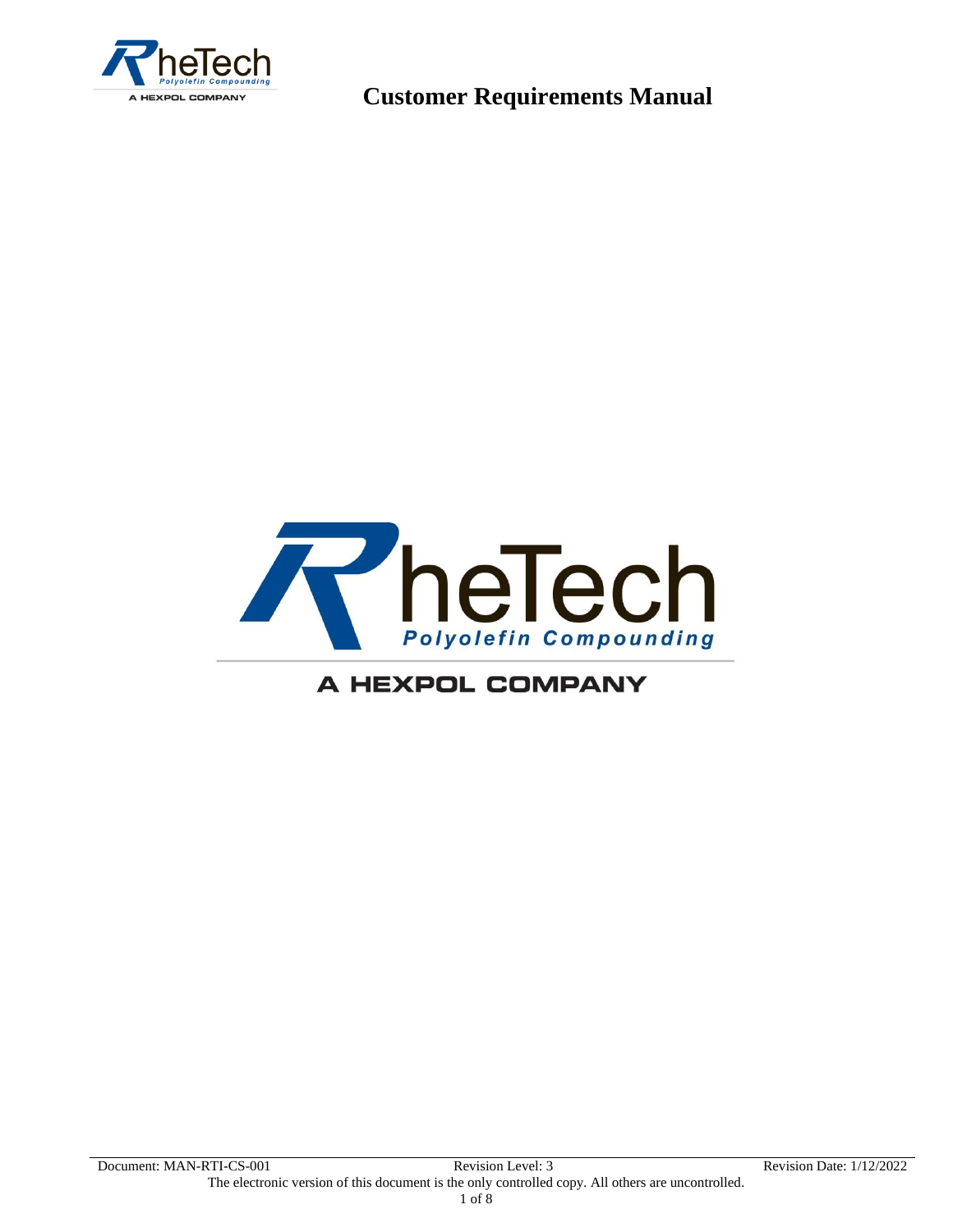

### **Table of Contents**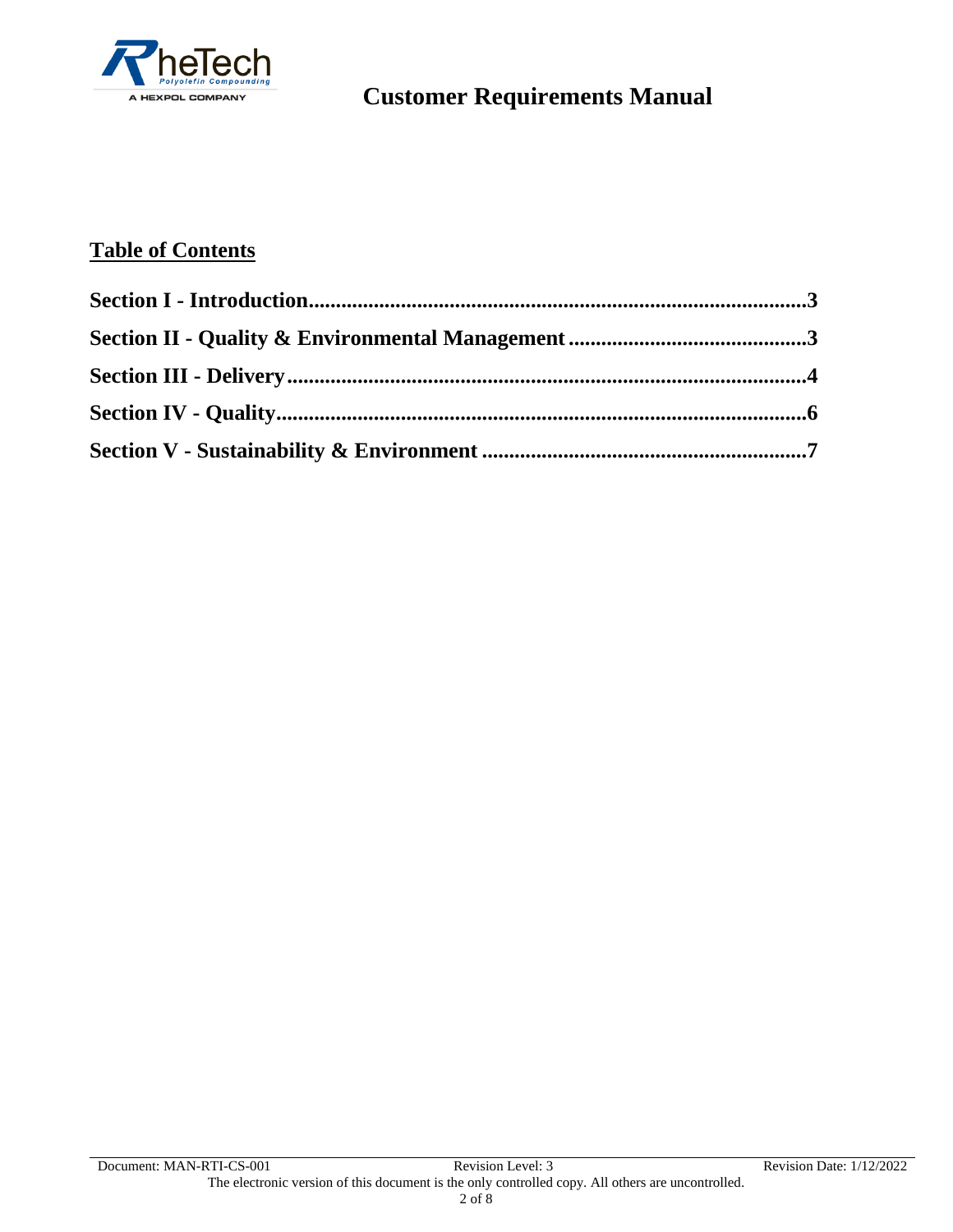

# **SECTION I – INTRODUCTION**

To standardize our internal processes and to consistently meet commitments to our customers, RheTech LLC - A HEXPOL Company, has created a Customer Requirements Manual (CRM) to document the basic services to our customers (Customer) in the areas of:

- ➢ Quality Management Systems
- ➢ Environmental Management Systems
- ➢ Packaging, Delivery and Documentation
- ➢ Quality
- $\triangleright$  Sustainability and Environment

RheTech LLC's receipt of customer's purchase orders does not constitute acceptance of any terms and conditions set forth in customer's quality requirements manual or any other such document which may present conflicting requirements to those set forth in RheTech's "Condition of Sale" or in this agreement and RheTech LLC's Customer Requirements Manual.

This CRM does not cover payment terms, pricing, freight process or other commercial Terms and Conditions of Sale between RheTech LLC and its Customers. Any new, additional, inconsistent and/or different terms or conditions from the RheTech LLC Terms and Conditions and/or this CRM must be specifically negotiated and mutually agreed upon and documented in writing in a signed sales agreement between Company and Customer which is signed by an Officer of Company.

**Note:** Please visit our website [www.rhetech.com](http://www.rhetech.com/) to view and print our Terms and Conditions of Sale and our Customer Requirements Manual (CRM).

## **SECTION II – QUALITY & ENVIRONMENTAL MANAGEMENT**

### **QUALITY MANAGEMENT SYSTEMS/LABORATORY**

Company is currently third party registered to the following international standards: ISO 9001 ISO 17025 Accredited Laboratory - Whitmore Lake, MI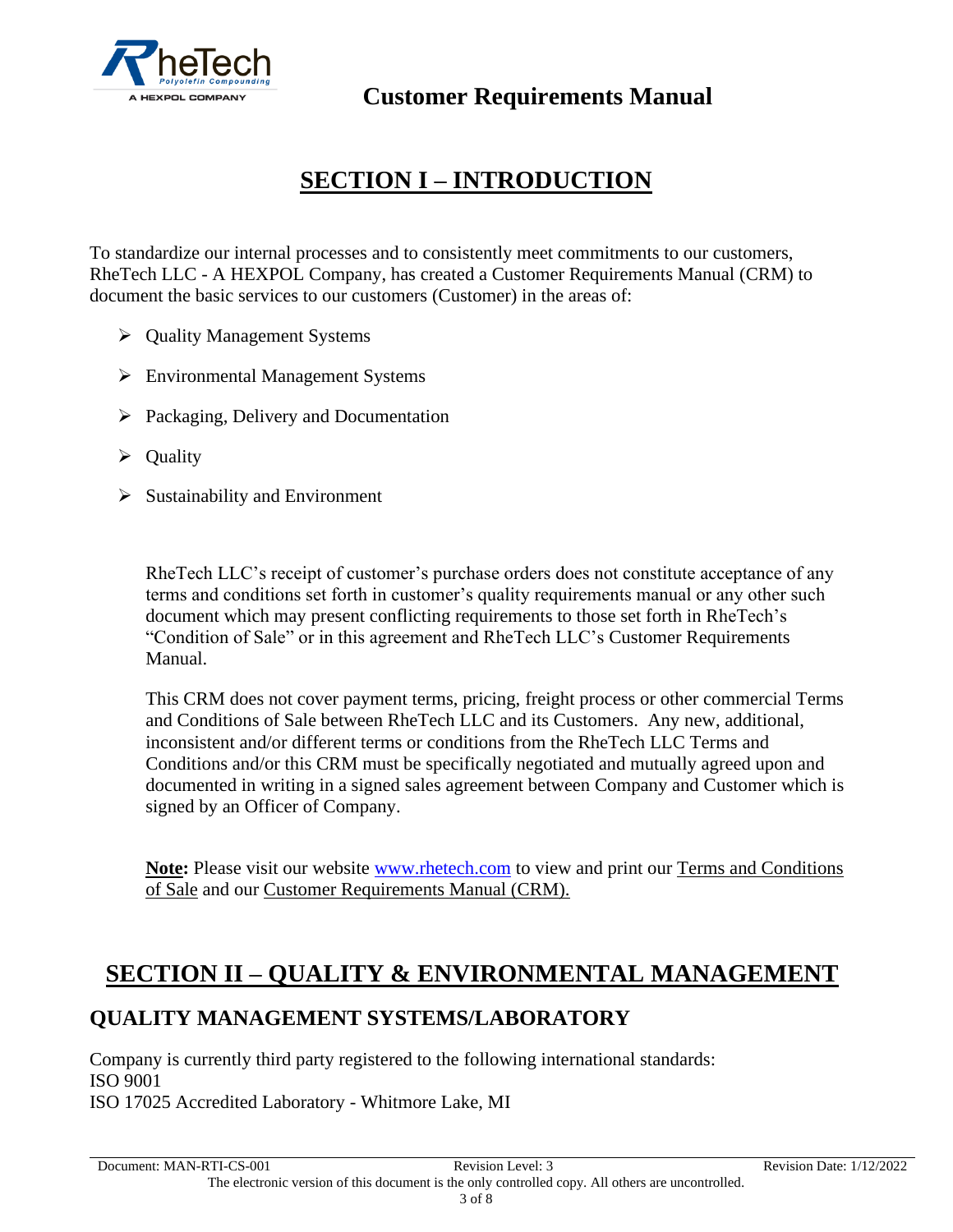

### **ENVIRONMENTAL MANAGEMENT SYSTEM**

Company is currently third party registered to the following international standard: ISO 14001

**Note:** Please visit our website [www.rhetech.com](http://www.rhetech.com/) to view and print our certificates.

# **SECTION III – DELIVERY**

#### **DELIVERY**

Company is committed to providing 100% on-time delivery. Company acknowledges orders within 48 hours of receipt, unless specified otherwise by Customer. This delivery commitment only applies to Customer's that meet proper lead times (as confirmed by Company's customer service in its sole discretion) and do not have any credit hold issues with Company.

Cancellation Policy – Please reference the Terms and Conditions contained on our website as well as any sales agreement we may have with you, as well as our quotations and invoices for cancellation information.

Company has Electronic Data Interchange (EDI) capability for receipt of our customer order information (orders/releases/build forecasts). Upon Customer request, Company utilizes the Advanced Shipment Notifications (ASN) capability of this system at the time of material shipment.

### **METHODS OF SHIPPING**

Company offers the following shipping options for our Customers: offers the following shipping options for our customers:

- $\triangleright$  Truck Common carrier or contract carrier
- ➢ Rail

### **PACKAGING**

Company offers our Customers the following packaging options: offers our customers the following packaging options:

- ➢ Corrugated containers (1800 lb. Maximum Octagon)
- $\triangleright$  Sample-size container (approx. 50 lb. Maximum)
- $\triangleright$  Bulk truck and railcar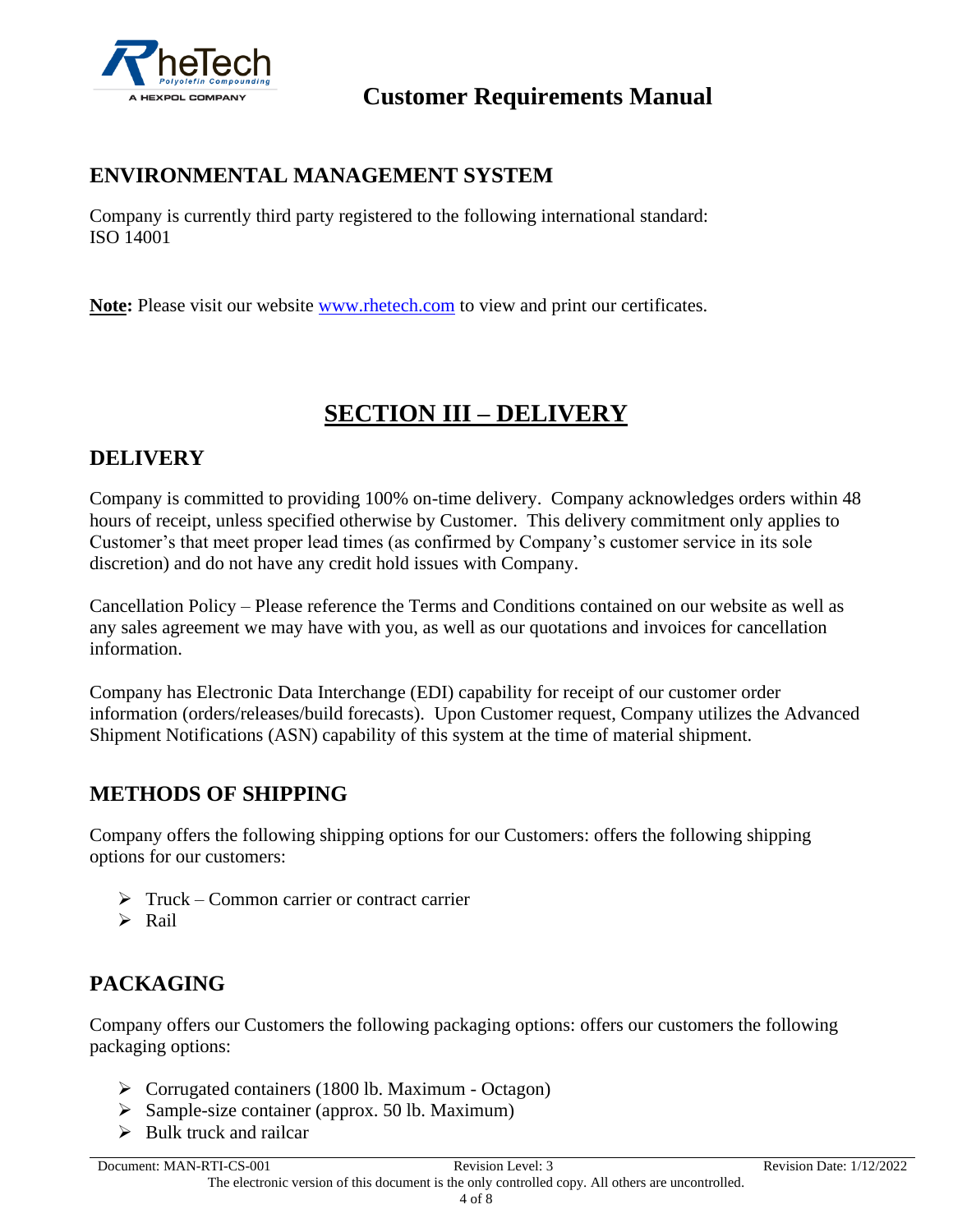

All expendable packaging materials (containers & pallets) are recyclable.

Company cardboard corrugated containers can be stacked up to a maximum height of three (3) containers. All partial containers will be labeled accordingly and shipped on the top row.

Company utilizes a 48" x 45" pallet that also meets the export requirements of ISPM 15. Each pallet has a four-way entry capability with flush cut top and bottom boards. The pallets have a nominal 3 ½" fork clearance on two opposite sides and a nominal 2" clearance on the remaining two sides.

### **LABELING**

All containers have two (2) AIAG Bar-Code Labels. These labels include the following information:

- $\triangleright$  Company job number and container number
- $\triangleright$  Company material part number
- $\triangleright$  Net weight (lbs.)
- $\triangleright$  Tare weight (lbs.)
- $\triangleright$  Date of manufacture

Company can customize secondary labels to accommodate Customer's specific data including:

- $\triangleright$  Ship to address
- ➢ Customer part number
- ➢ Customer purchase order number
- $\triangleright$  Lot number
- ➢ Supplier Code ID

### **BILL OF LADING/PACKING LIST**

A Bill of Lading/Packing List is submitted with every shipment.

Bill of Lading/Packing List will include the following information:

- $\triangleright$  Company name and address
- $\triangleright$  Supplier Code If requested by the Customer
- ➢ Packing Slip number (Order Number)
- ➢ Ship To address
- ➢ Customer purchase order number
- $\triangleright$  Shipped via information
- $\triangleright$  Date shipped
- $\triangleright$  Company material part number & description
- $\triangleright$  Customer part number If provided by the customer
- $\triangleright$  Bill of Lading number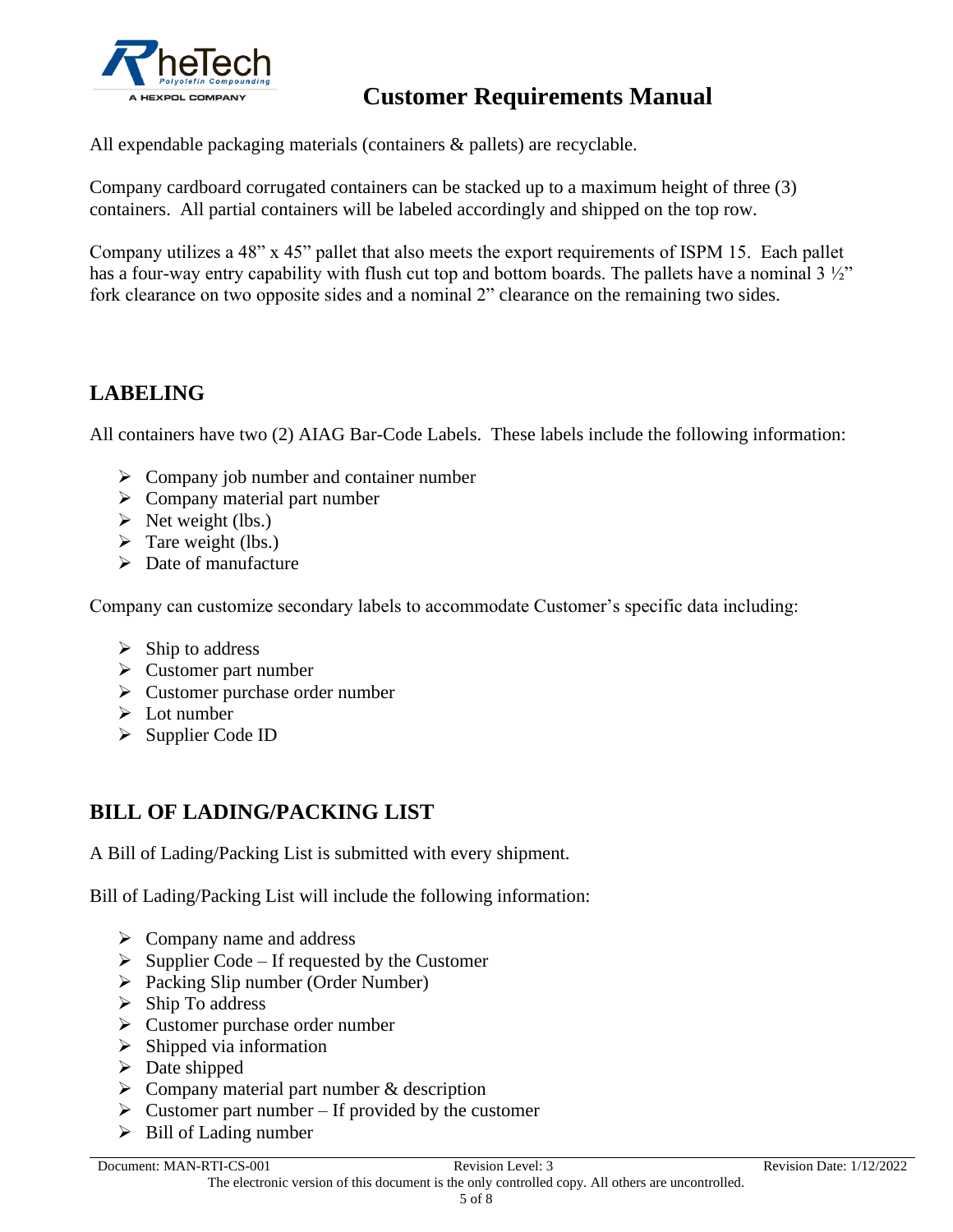

- ➢ Company material Job Number (Lot Number)
- ➢ Number of containers shipped
- ➢ NMFC Description and class number of material
- $\triangleright$  Gross, tare and net (material) weight
- ➢ Quantity shipped
- $\triangleright$  Destination or Shipping point

#### **USMCA REGULATORY CONTENT REPORTING**

Company will provide the necessary Certificate of Origin(s) per material on an annualized basis.

#### **CUSTOMS PAPERS**

Company will provide the necessary customs shipping paperwork as required.

### **GOVERNMENT, SAFETY & ENVIRONMENTAL REGULATIONS**

Company complies with current governmental and safety regulations. Safety Data Sheets (SDS) are sent along with all first-time and or sample submissions.

## **SECTION IV – QUALITY**

#### **CERTIFICATION**

Company provides product certifications with every shipment. Certifications can be sent according to customer requests: hardcopy along with shipments, email, or facsimile.

#### **CORRECTIVE ACTION**

Company utilizes the following format for corrective action response for external non-conformances:

- $\triangleright$  Problem description and disposition
- $\triangleright$  Root cause analysis
- ➢ Short-term response
- ➢ Long-term response

#### **PPAP**

Company utilizes the AIAG Production Part Approval Process Manual when requested to provide PPAP. Company will use the designated Bulk Material Requirements Checklist as required.

Document: MAN-RTI-CS-001 Revision Level: 3 Revision Date: 1/12/2022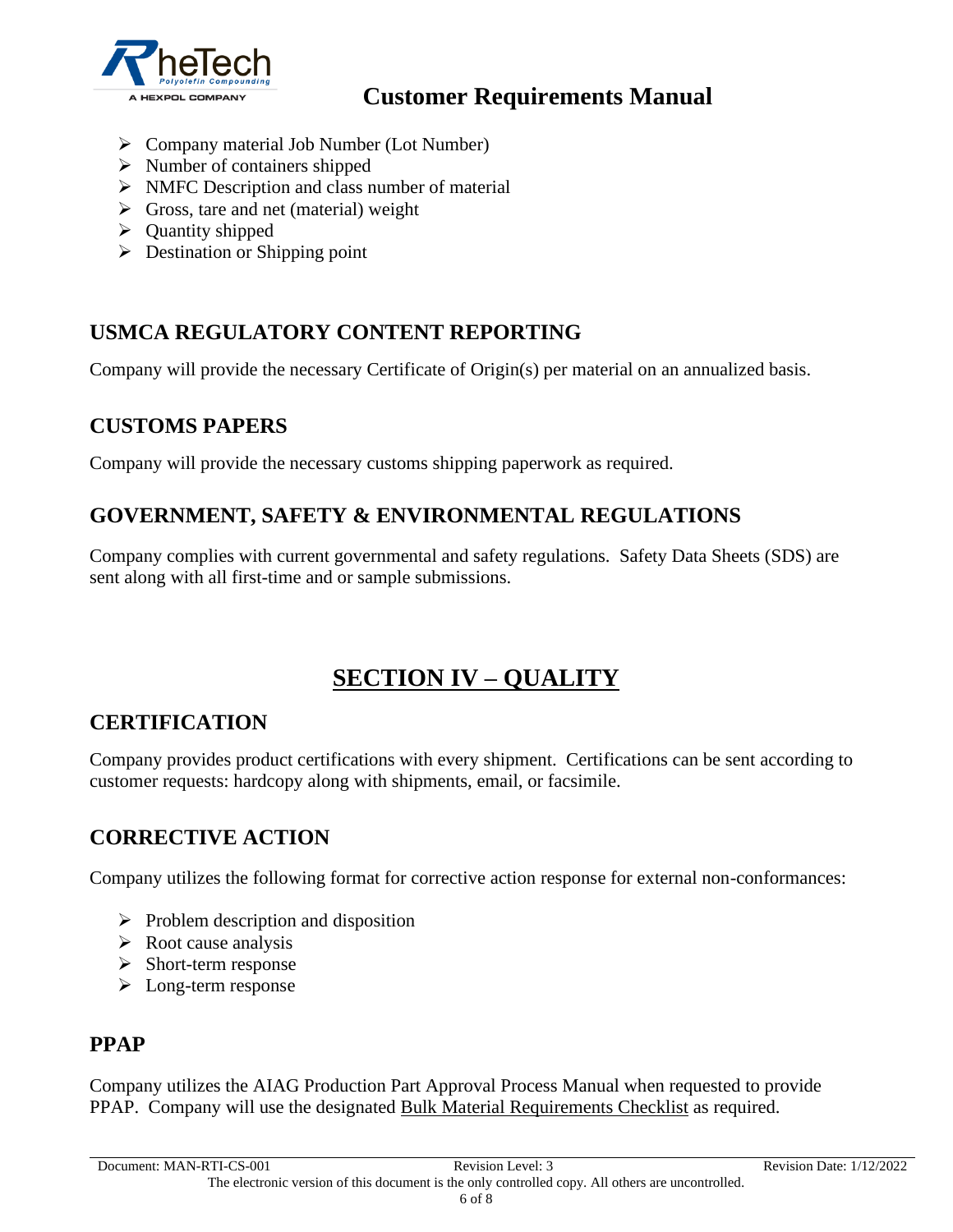

## **LOT TRACEABILITY**

Company ensures lot traceability for all finished product materials.

## **SECTION V – SUSTAINABILITY & ENVIRONMENT**

### **SUSTAINABILITY**

HEXPOL, and its subsidiaries including RheTech LLC, pursues a strategy of proactive environmental efforts and taking social responsibility. Such activities help HEXPOL to contribute to sustainable development that will benefit society, our employees, and our business operations.

RheTech LLC has developed several policies and guidelines to document this commitment, which includes:

- Business Ethics Guidelines
- Environmental Policy
- Health and Safety Policy
- Materializing Our Values

You can find these documents, as well as our current HEXPOL Corporate Sustainability Report, at: [www.hexpol.com.](http://www.hexpol.com/)

RheTech LLC has developed a code of conduct for its suppliers, Materializing Our Values, which sets forth the expectations suppliers should be meeting be establishing and maintaining appropriate management systems and controls of the following areas:

- Workplace Conditions and Human Rights
- Business Ethics Requirements
- Supply Chain Practices
- Environment
- Health & Safety

RheTech LLC has established a system to track and control the notification of their suppliers of these key HEXPOL supplier expectations.

Document: MAN-RTI-CS-001 Revision Level: 3 Revision Date: 1/12/2022